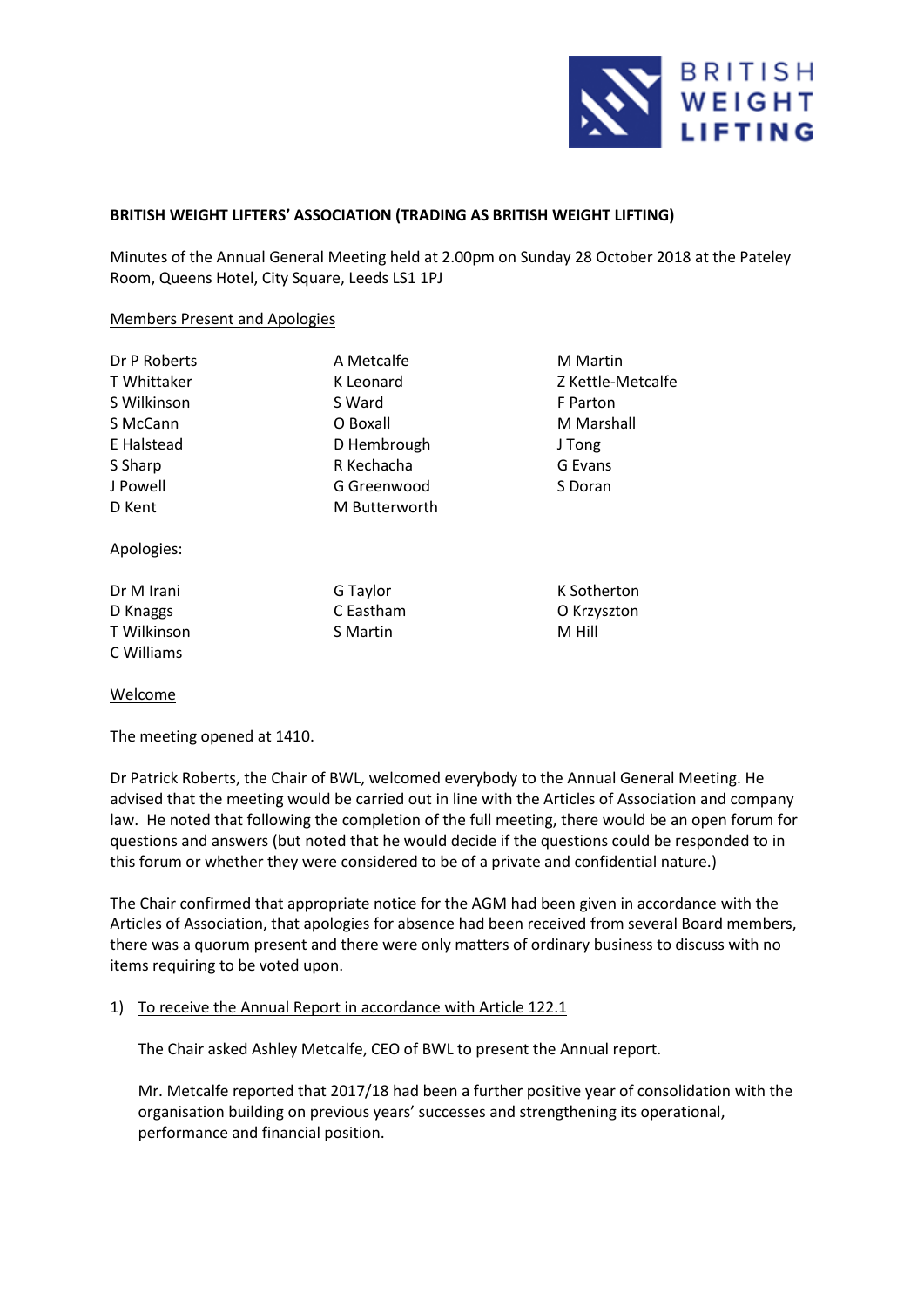

He advised that it was the second year of the current five-year strategy, which had been designed to grow and develop the sport and organisation in line with both the Board's and Stakeholder's objectives.

Highlights for the year included the continued growth of the core market for weightlifting and para-powerlifting, including an increase in active participation at competitions which were continuing to be increasingly diverse and accessible, a newly launched and revamped talent pathway, the organisation maintaining compliance in terms of governance objectives and income streams increasing.

He noted that UK Sport's decision not to fund the GB weightlifting programme had been extremely challenging for the sport. Extremely difficult performance related decisions were having to be made by the Board who, with no historical reserves to fall back on, were having to remain financially prudent to ensure the long-term sustainability of the organisation.

He confirmed that Sport England funding had more than doubled over the current cycle but was ring fenced to grow the core market with investment allocated to pre-agreed interventions in line with their Government remit. This consequently prevents any Sport England spend on elite level lifting. Alongside 20 other un-funded sports BWL continued throughout the year to lobby the Government, DCMS and key stakeholders to try to get baseline funding re-instated.

Mr. Metcalfe presented the summary of results against the Sport England dashboard. He reported that:

- Gender equality at competitions had been achieved with a 53% male/47% female split;
- 700 people had been educated on BWL accredited courses (influencing over 74,000 individuals) which was above target; and
- The membership level of 35% at low socio-economic groups had been achieved.

He highlighted the successful preparations for the 2018 Commonwealth Games for both weightlifting and para-powerlifting and made a special mention of Sarah Davies'  $6<sup>th</sup>$  place at the 2017 World Championships. He advised that attendance at BWL competitions continued to grow with record entries being achieved and the viewing figures for the livestreaming of the BWL Championships reaching 80,000. He noted that membership levels were currently quite low and there was a need to grow this and make the package more appealing to a wider market.

Regarding sustainability targets, Mr Metcalfe advised that the accounts for British Weight Lifting and World Class Lifting had been consolidated. A record profit of £63,000 for the year had been achieved, with non-grant income generated of £362,000 against a target of £338,000. Whilst reserves were now at £100,000 and far healthier than previously, there was a need to remain cautious as in reality this would only cover one month of liabilities. A high level of governance had been maintained with compliance achieved against the Code of Sports Governance, Equality standard for Sport (Preliminary level), the Mental Health Charter for Sport and Recreation, safeguarding, GDPR and cyber essentials.

Finally, Mr. Metcalfe thanked his operational team and the Board of Directors, wishing Dr Roberts success in his role as Chairman.

A member raised a question about Masters lifting as the category had not been mentioned in the review. Mr. Metcalfe responded that BWL encourage opportunities for lifters at all levels and ages with competitions offered for all age groups, including the Masters and a closer working relationship with the BWLA Masters Committee would be welcomed.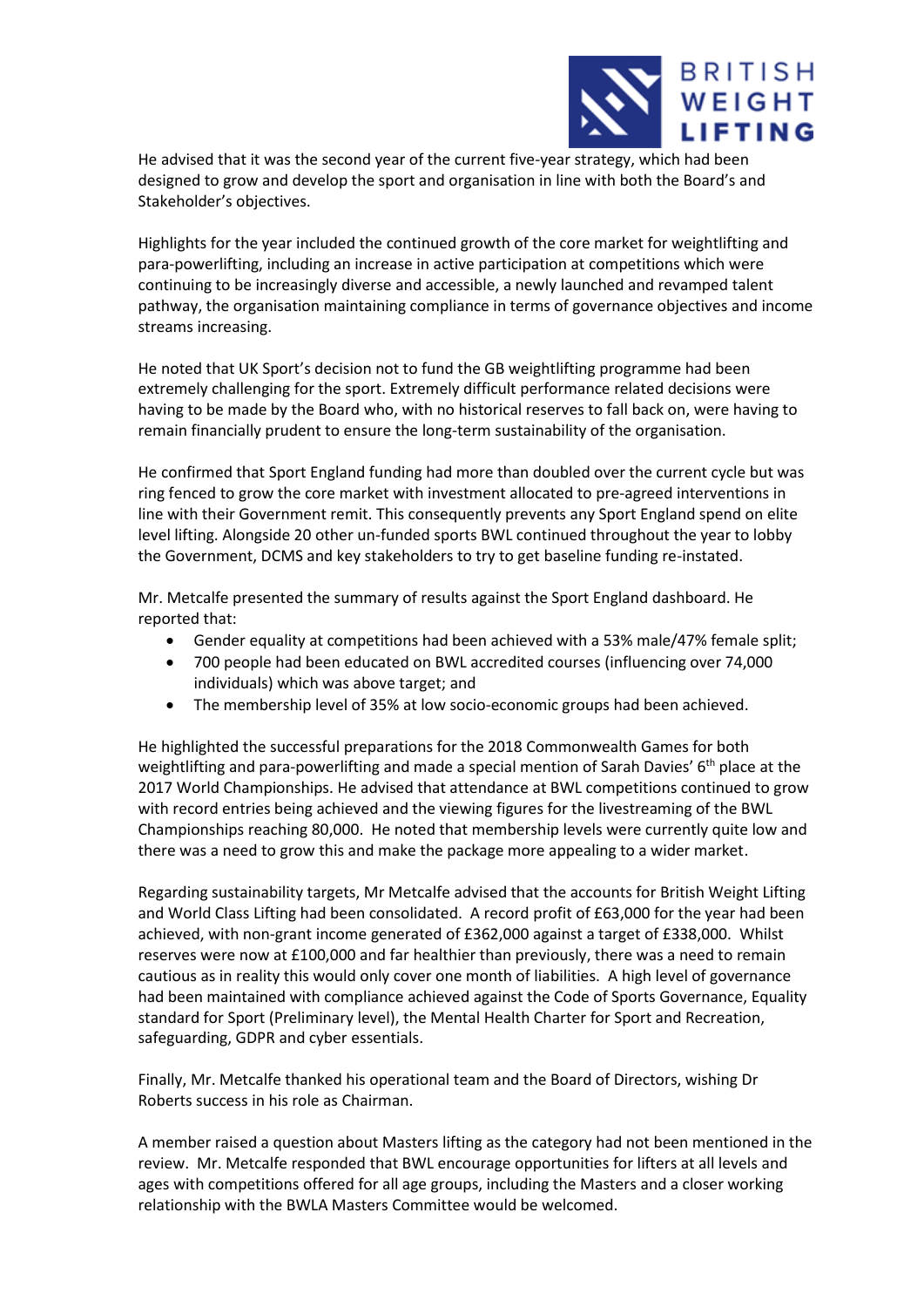

2) To receive the Annual Accounts for the year ended 31 March 2018 in accordance with Article 122.2

Mr. Martin reported that the statutory accounts had been published on the website since 5 October 2018. He advised that:

- A surplus of £63,000 had been generated;
- The reserves were now stable; and
- The percentage of costs spent on staff/administration had reduced.

He explained that income streams, consisting of both Government income and earned income, had grown from £695,523 in 2017 to £1,523,466 in 2018; due mainly to the consolidation of the BWLA and WCL accounts and the growth in the Sport England grant. Expenditure had been wellmanaged and in line with budget, growing from £670,379 in 2017 to £1,460,200 in 2018. He concluded by stressing that pressure on the budget would remain in order to keep the organisation sustainable and the priority moving forwards was to earn more non-grant income.

A member asked about the split of commercial income earned and further details were provided.

3) To note the appointment of Dr Patrick Roberts as Interim Chair in accordance with Articles 39 and 122.3

The members noted the appointment of Dr Patrick Roberts.

4) To note that no nominations have been received for elected directors

The members noted that no nominations had been received.

5) To transact any other business that is included on the notice calling the meeting in accordance with article 122.5

No other business was raised.

The Chair thanked everyone for attending and declared the formal part of the meeting closed.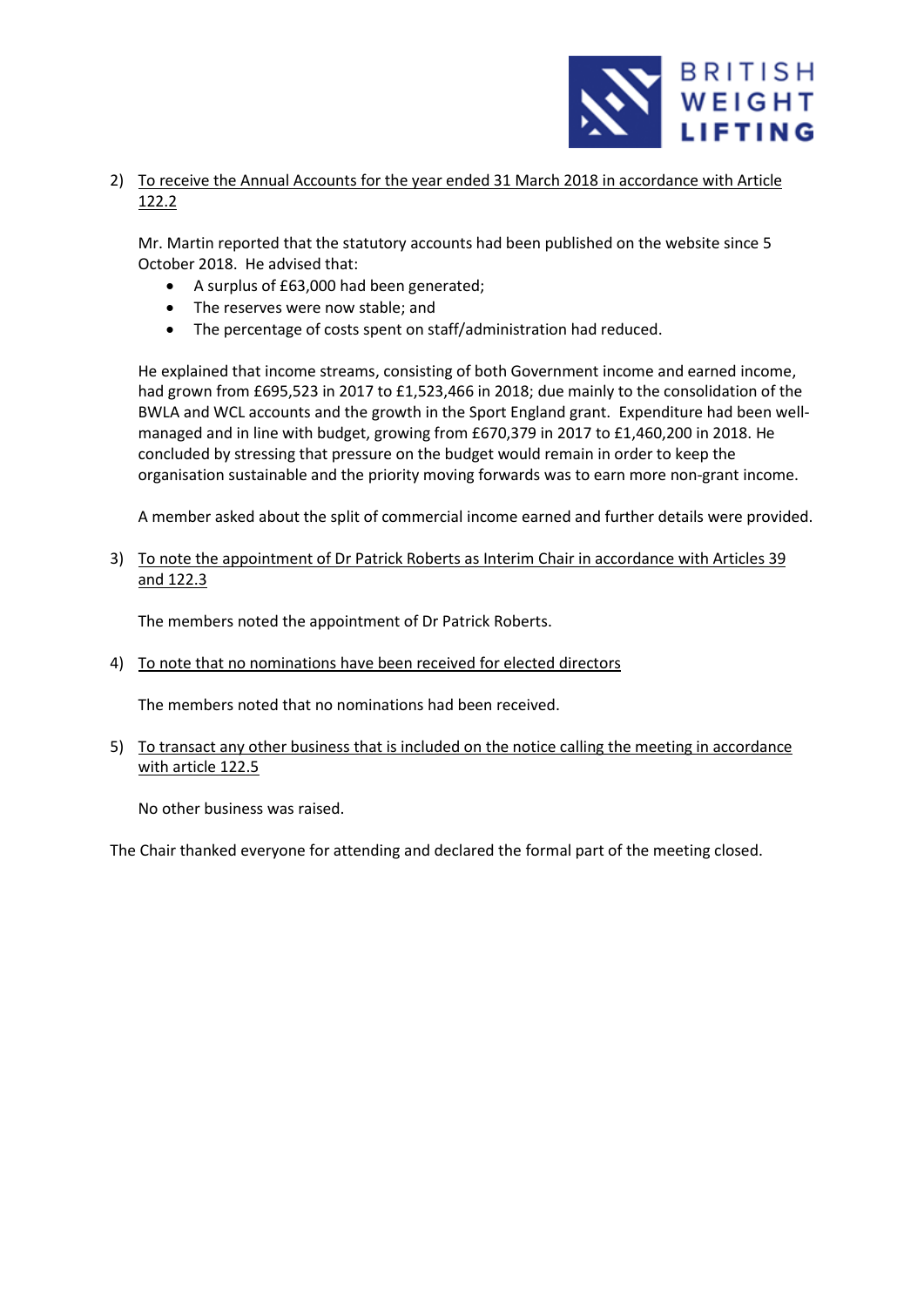# **Open Forum**



The Chair then invited questions from members on any matters not covered by the Annual General Meeting.

# **Finance**

Ramsey Kechacha – asked as the organisation had more reserves, what investments could be made by BWL? Mr. Martin responded that the executive were currently preparing a Reserves Policy for consideration at the March 2019 Board meeting and this would be available for all members to see once signed off.

Gareth Evans – asked about ways of generating additional income, suggesting that charging for livestream at the British Seniors event, which had attracted a large audience, could be an income stream? Mr. Metcalfe agreed and added options for "commercialising" a variety of BWL opportunities were currently being investigated.

Ramsey Kechacha – suggested inviting a craft brewery along to a competition to increase the experience for spectators. It was agreed to explore the possibilities but also noted that most venues were often tied in with existing suppliers which may make it difficult.

# **Competitions**

Dan Kent – highlighted a desire for more regular team competitions; he mentioned that the German Bundesliga was successful and enquired if a similar venture could work in the UK? Mr. Metcalfe explained that the topic had been explored and feedback from current clubs and cities was that there was insufficient support or funding to run a successful national league at this stage. It was agreed to monitor the idea and review the status in the near future.

M Butterworth – raised a question about whether a national knock-out competition was viable whilst noting the decline in clubs in certain areas meant had a negative impact on the number of competitions available in some areas.

Ramsey Kechacha – asked why an U17 individual could not win an U20 or U23 competition? He added that as the weight or age groups are often combined in competitions due to low numbers in each category, it is confusing for spectators if the person who lifts the most doesn't win. It was agreed that the rules and competition format would be reviewed and new ideas explored.

Jenny Tong – felt there was a need to grow membership numbers in order to make the sport more competitive. She also suggested separate medals for the Snatch and Clean & Jerk rather than a total in each category. It was agreed that there was a need to keep all competitors engaged and motivated.

Steve Sharp – felt that there should be more uniformity with the competition calendar and for dates to be published earlier. It was noted that this was being addressed for 2019 and it was aimed to release the full calendar of national competition dates earlier, however, there was no restriction on when clubs could run their own events.

Giles Greenwood – asked whether anything had developed with the Varsity league. Mr Metcalfe responded that the original organisers had struggled to maintain the concept and it was sadly in decline.